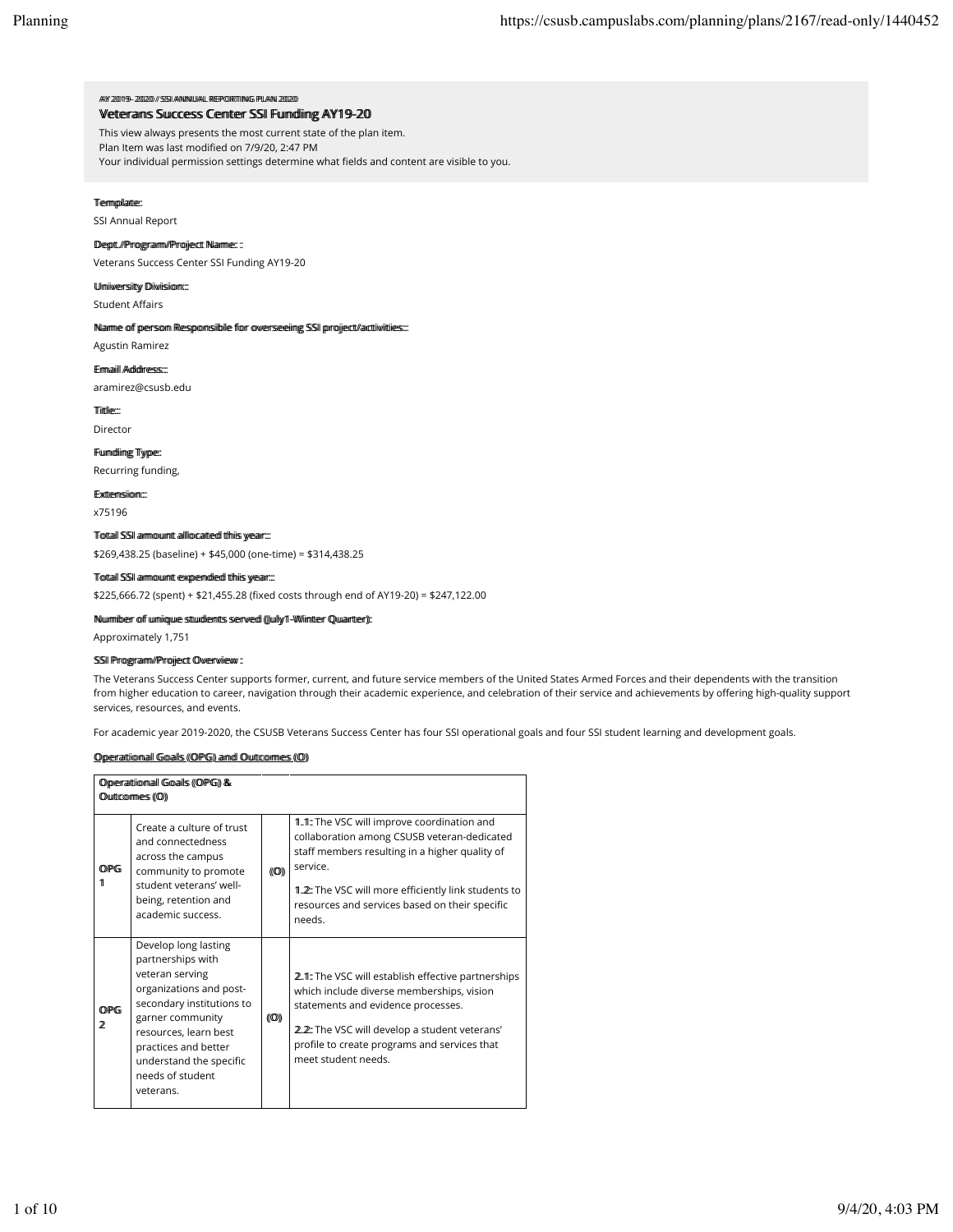| <b>OPG</b><br>3  | Build an environment<br>that promotes<br>understanding and<br>nurtures the value of<br>military service and the<br>celebration of human<br>difference. | $(\!(\mathbb{O})\!)$ | 3.1: The VSC will increase faculty and staff<br>awareness of student veteran issues.<br>3.2. The VSC will improve the image of U.S.<br>Military veterans and their dependents on the<br>CSUSB campus. |
|------------------|--------------------------------------------------------------------------------------------------------------------------------------------------------|----------------------|-------------------------------------------------------------------------------------------------------------------------------------------------------------------------------------------------------|
| <b>OPG</b><br>41 | Provide a positive<br>experience for student<br>veterans.                                                                                              | (10)                 | 4.1. A majority of students surveyed will report<br>that they are satisfied or very satisfied with the<br>VSC.<br>4.2: The VSC will determine attitudes of<br>veterans leaving CSUSB.                 |

Sttuudleentt Leaarrniimgg Goaalls (SLG) aand Outtcommes (O)

| Sttuidlemt Learmiimg Goalls ((SLG) aimd      |                                                                                                                                     |                |                                                                                                                                                                                                                                                          |  |  |
|----------------------------------------------|-------------------------------------------------------------------------------------------------------------------------------------|----------------|----------------------------------------------------------------------------------------------------------------------------------------------------------------------------------------------------------------------------------------------------------|--|--|
| Outcommes ((O))                              |                                                                                                                                     |                |                                                                                                                                                                                                                                                          |  |  |
| $\mathbb{S}$ ll G<br>11                      | Provide Academic Support                                                                                                            | $(\mathbb{O})$ | 1.1: Student veterans will understand their<br>coursework.<br>1.2: Students will be able to find and<br>interpret relevant information from text,<br>tables, graphs, maps, media, personal<br>communication, observation and electronic<br>databases     |  |  |
| SI G<br>2                                    | Connect students to campus<br>resources, policies and<br>procedures                                                                 | (100)          | 2.1: New student veterans will be able to<br>locate campus policies, procedures,<br>opportunities and individuals that can<br>contribute to their academic and personal<br>SUCCASS<br>2.2: Students will engage as part of a larger<br>campus community. |  |  |
| $\mathbb{S}$ ll G<br>$\overline{\mathbf{R}}$ | Provide co-curricular activities                                                                                                    | (10)           | 3.1: Student veterans will demonstrate<br>increased campus engagement by<br>attending VSC-sponsored events.<br>3.2: Students will participate in clubs and<br>activities<br>3.3: Students will exchange experiences<br>and successes.                    |  |  |
| <b>SILG</b><br>41                            | Provide students an<br>opportunity to develop skills<br>and knowledge that will form<br>their basis for their life-long<br>learning | $(\mathbb{O})$ | 4.1: Students will sharpen their critical<br>thinking and problem solving skills.<br>4.2: Students develop the skills necessary<br>be creative and self-expressive.                                                                                      |  |  |

## SSI-Fuumdledd Accttiiviittiies:

Operational Activities (OPA)

| Opperrattion all Acttivitties ((OPA)) |                                                                                                                                                                                                                                                                                                                                                                                                                                                                                            |  |  |
|---------------------------------------|--------------------------------------------------------------------------------------------------------------------------------------------------------------------------------------------------------------------------------------------------------------------------------------------------------------------------------------------------------------------------------------------------------------------------------------------------------------------------------------------|--|--|
| OPA<br>11.1                           | On 1/31/20, Congressman Mark Takano (CA-41) conducted a visit of the<br>Veterans Success Center. During the Hon. Takano's visit, the VSC hosted Dr.<br>Marshall Thomas (Director of Veteran and Military Affairs CSUCO), Dr. Christina<br>Hassija (CSUSB Psychology), Mr. Andreas Kossak (Written By Veterans), and<br>students, faculty and staff to discuss new legislation affecting campus<br>veteran/military student policies. Students participated in open Q&A with Mr.<br>Takano. |  |  |
| OPA<br>1.2                            | Collaborated with UGS to promote Coyotte Adwising Ome Stop on 10/17/19 and<br>on 10/18/19. VSC tabled and sponsored student snacks and promotional items,<br>promoted graduation and the Veteran Graduation Celebration, and met with a<br>combined 132 students.                                                                                                                                                                                                                          |  |  |
| OPA<br>1.3                            | The VA Schopol Certuiffying Offficial (SCO) certified or facilitated the benefits<br>guarterly for over 487 students, totaling over \$4 million in VA/DoD money<br>towards tuition, housing and books. Additionally, the SCO advises over 1000<br>students regularly as part of our dedication to GI2025.                                                                                                                                                                                  |  |  |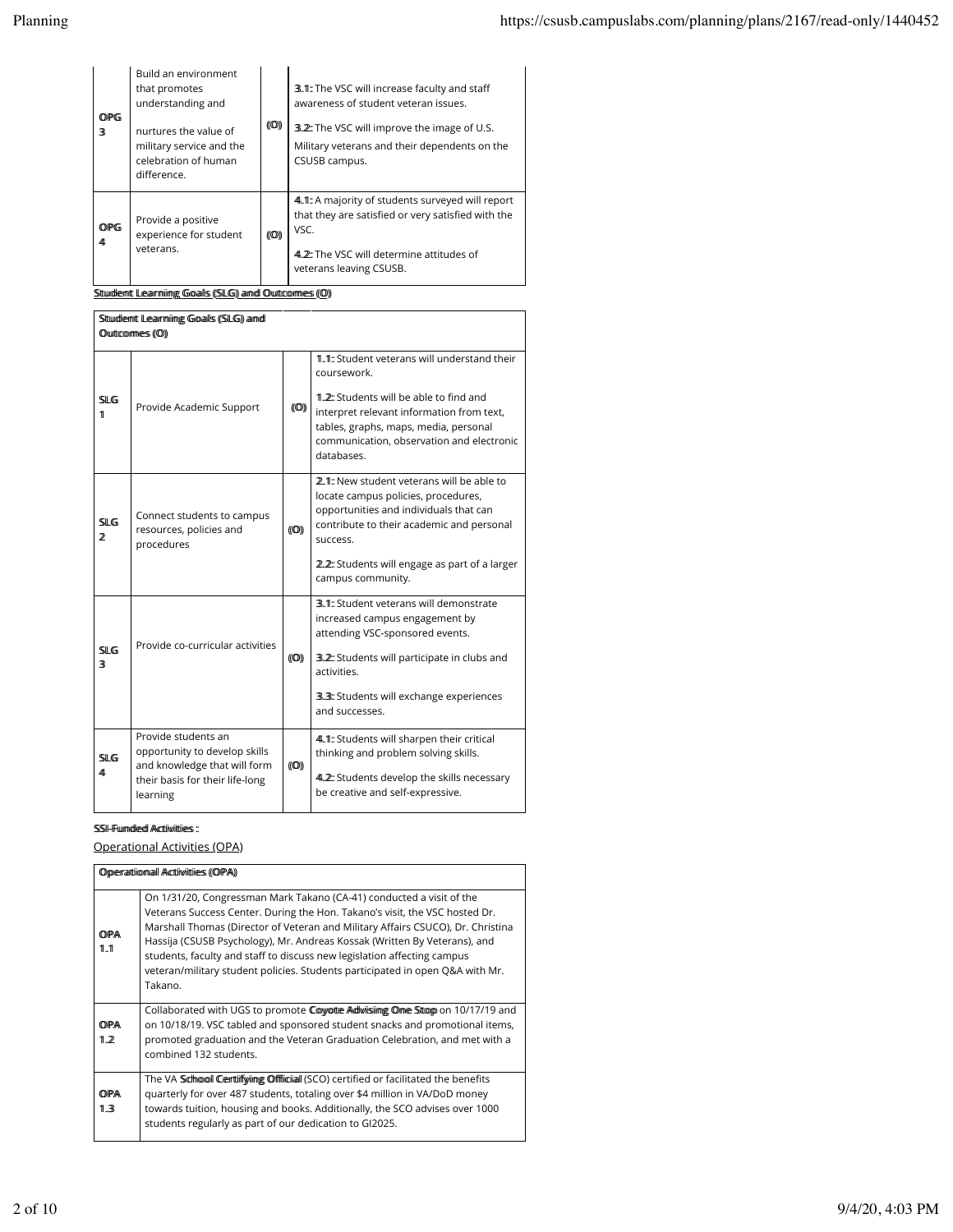| OPA<br>11.44      | The SCO facilitated four WA/DoD Education Benefits Workshop for faculty and<br>staff in order to inform these student-serving professionals on the types of<br>education benefits offered by the DoD and VA and how enrollment in these<br>benefits can affect options for student enrollment, schedule adjustments, time<br>to degree completion, and financial aid. Workshops were offered through the<br>Staff Development Center.                                                                                                                                                                                                                                                                                                                                                                                                                                                                                                                                                                                                                                                                                                              |
|-------------------|----------------------------------------------------------------------------------------------------------------------------------------------------------------------------------------------------------------------------------------------------------------------------------------------------------------------------------------------------------------------------------------------------------------------------------------------------------------------------------------------------------------------------------------------------------------------------------------------------------------------------------------------------------------------------------------------------------------------------------------------------------------------------------------------------------------------------------------------------------------------------------------------------------------------------------------------------------------------------------------------------------------------------------------------------------------------------------------------------------------------------------------------------|
| OPA<br>1.5        | With the goal of improving customer service, reviewing and improving student<br>services and programs, the VSC continued to cross-train its paraprofessional<br>staff and commit to intentional professional development by enrolling<br>paraprofessionals in the Coyote GROWS program. Additionally, VSC staff<br>participated in professional development through campus resources and<br>professional conferences.                                                                                                                                                                                                                                                                                                                                                                                                                                                                                                                                                                                                                                                                                                                              |
| OPA<br>1.6        | The VSC continues to provide comsollidated services for academic advising,<br>recreation, and resources for our students. The VSC's most used services include<br>advising with the SCO, computer access/printing, test-taking materials and<br>school supplies, and recreational space for studying/relaxing.                                                                                                                                                                                                                                                                                                                                                                                                                                                                                                                                                                                                                                                                                                                                                                                                                                     |
| <b>OPA</b><br>1.7 | The VSC launched its inaugural WET NET Allly program, a campus safe-zone<br>program for student veterans and military-affiliated students. Facilitated by VET<br>NET Ally founder, Dr. Marshall Thomas, the program trained 35 staff members<br>to become veteran allies by reviewing the adjustment to civilian life experienced<br>by members of the US Armed Forces. Staff members received a decal that they<br>may display to indicate their VET NET Ally status.                                                                                                                                                                                                                                                                                                                                                                                                                                                                                                                                                                                                                                                                             |
| OPA<br>1.8        | To assist students with competency in course subjects and technology, the VSC<br>continues to provide academic support through Emgliish, Math and ITT tuttoring.                                                                                                                                                                                                                                                                                                                                                                                                                                                                                                                                                                                                                                                                                                                                                                                                                                                                                                                                                                                   |
| OPA<br>2.1        | The VSC continues to grow its visibility in the veteran-serving community<br>through professional collaboration with our community and IHL peers.<br>Highlights from 19-20 year include attendance/participation at Miillittary NASPA<br>(Seattle), CSW Wetterrains Afffaiirs Summimit (Long Beach), Stuident Wetterrains of<br>Armerica (Los Angeles).                                                                                                                                                                                                                                                                                                                                                                                                                                                                                                                                                                                                                                                                                                                                                                                            |
| <b>OPA</b><br>2.2 | The VSC continues campaigns addressing the meet critical needs: Filmannicial<br>Litteracy, Career Readlimess, and Career Memtorship. As part of the DSA<br>Strategic Plan, and GI 2025, advising students of the time to degree completion<br>as well as maximizing benefits to avoid debt is part of the campaign to improve<br>retention and graduation rates; and building NACE core competencies is part of<br>the campaign to improve post-graduation career placement. The VSC is offering<br>career mentorship through American Corporate Partners, a non-profit that<br>connects veterans with a career mentor. The VSC is ensuring that students are<br>aware of costs of school, debt, and financial wellbeing. To this end, the VSC has<br>partnered with WAREP, a community group of Realtors, Brokers, and Lenders<br>who are dedicated to building financial literacy and homeownership in the<br>veteran community. Using a grant from Wells Fargo, and a portion of a grant<br>from AlaskaUSA Credit Union, the VSC funded a 4-part workshop and an all-day<br>workshop on homeownership, and paid for a financial literacy tutor. |
| OPA<br>2.3        | Partnered with several campus an off campus departments for advising, career<br>and educational campaigns including VA Loma Linda for VA workstudy<br>placement, Beaumont Veterans Town Hall, First Year Experience SOAR and<br>Transfer Orientation, One-Stop Coyote Advising, the Student Affairs Roadshows,<br>Student Affairs Guelaguetza Celebration, Student Affairs Black History Month<br>Celebration, Q2S Workshops, Coyote GROWS program, and the annual Inland<br>Empire NAMI Walk.                                                                                                                                                                                                                                                                                                                                                                                                                                                                                                                                                                                                                                                     |
| <b>OPA</b><br>2.4 | Continued our commitments to promote Allumminii Menturantiniip and Proffessional<br>Memttors hip by using a student liaison to place veterans with an alumnus or<br>professional to provide guidance and career counseling.                                                                                                                                                                                                                                                                                                                                                                                                                                                                                                                                                                                                                                                                                                                                                                                                                                                                                                                        |
| <b>OPA</b><br>3.1 | Hosted nineuniversity-wide events that highlighted military traditions and<br>contributions: VSC Open House (SB and PDC), 9/11 Day of Service, Air Force<br>Birthday, Marine Corps Birthday, Thanksgiving at the VSC, Fall Veterans<br>Graduation Ceremony, Military Appreciation Night, Student Affairs Guelaguetza,<br>and Black History Month. Due to COVID-19, the regularly scheduled programs<br>for spring quarter, including Armed Forces Day events at the SB and PDC<br>campuses and the Memorial Day events scheduled for May 21 and 23, as well as<br>the Spring Veterans Graduation Celebration, have been cancelled or postponed.                                                                                                                                                                                                                                                                                                                                                                                                                                                                                                    |
| <b>OPA</b><br>3.2 | The VSC facilitated a bi-weekly "Scoreenwwritting for Millitary Wetterans" course.<br>Upon conclusion of the course, a monthly Military Veterans Writers Group was<br>established and a website Wirittern by Wetterraims was created<br>(writtenbyveterans.com). In October 2020, the Veterans Writers Group will<br>exhibit their thirty-nine published works at the Loss Amgelles Timmes Festiwall off<br>Books Literary Fair at the University of Southern California.                                                                                                                                                                                                                                                                                                                                                                                                                                                                                                                                                                                                                                                                          |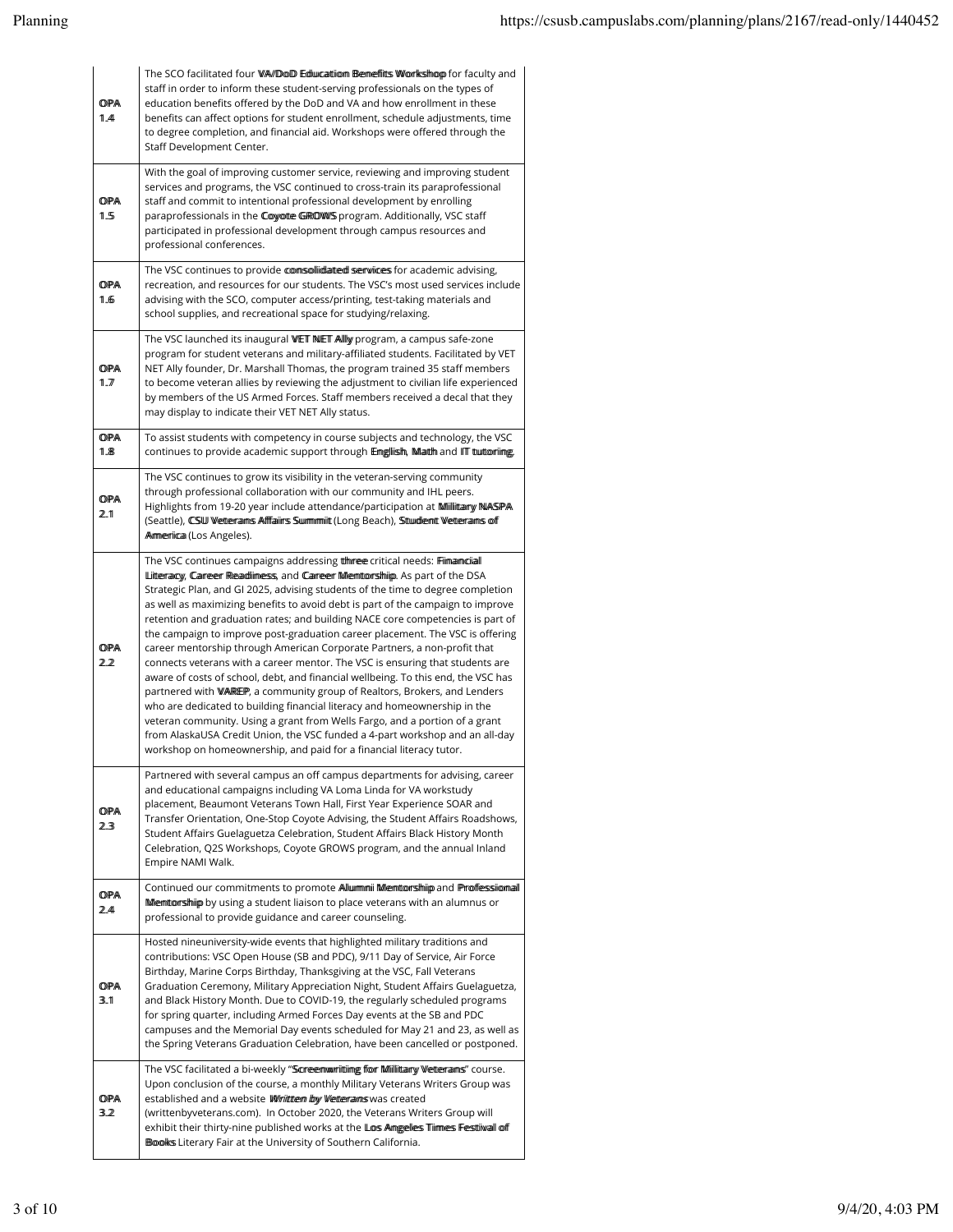| OPA<br>33         | Published two editions of the Reweille Newsletter (#43, 44) to highlight military-<br>student issues and accomplishments and distributed to the campus listserv as<br>well as on the VSC webpage.                                                                                                                                                                                                                                                                                                                                                                                                                                                    |
|-------------------|------------------------------------------------------------------------------------------------------------------------------------------------------------------------------------------------------------------------------------------------------------------------------------------------------------------------------------------------------------------------------------------------------------------------------------------------------------------------------------------------------------------------------------------------------------------------------------------------------------------------------------------------------|
| <b>OPA</b><br>3.3 | The VSC continues to promote its events and highlight student stories using<br>social media and other media platforms including Readh, Facebook and<br>Ilmstaggramm (@veterans_success_center).                                                                                                                                                                                                                                                                                                                                                                                                                                                      |
| OPA<br>44.11      | Results of the 2019 WSC Cuistommer Sattisfaction Survey (N=107) indicate that an<br>overwhelming majority of students use the VSC regularly and have a positive<br>experience at the VSC: Sixty-eight percent indicate that they use the VSC at least<br>1-3 times per week; 78% of respondents reported that their VSC experience is<br>Very Good to Excellent; and 79% of respondents reported that the VSC staff are<br>Very Helpful to Extremely Helpful. A hydration station was the most requested<br>services/items as a suggestion for improvements. Consequently, the VSC has<br>installed a hydration station.                             |
| OPA<br>42         | The SB and PDC VSC's were open 5 days a week throughout the traditional<br>school year and four days a week during the summer. The Veterans Success<br>Center at San Bernardino Campus is open for 2,600 hours every year. The<br>Veterans Success Center at Palm Desert Campus is open for 2,080 hours every<br>year. In order to have full coverage for both San Bernardino Campus and Palm<br>Desert Campus, the Veterans Success Center must employee staff and<br>paraprofessionals for 4,160 hours per year. Staff and paraprofessionals<br>continuously helped identify and connect students to appropriate resources to<br>meet their needs. |
| OPA<br>41.3       | Tutors provided over 1,040 hours of tutoring, including Emglish, Matth, and ITT<br>tutoring. A satisfaction survey (N=62) found that overall 90% of students<br>reported that their experience was excellent and helpful. Majority of students,<br>74%, reported that they walked away from their tutoring sessions with a better<br>understanding of subject material that was reviewed.                                                                                                                                                                                                                                                            |
| OPA<br>44.44      | Provide students with regular access to computers and printing for schoolwork,<br>benefits, and personal use.                                                                                                                                                                                                                                                                                                                                                                                                                                                                                                                                        |
| OPA<br>4.5        | Provide students with free test-taking materials, including scantrons, bluebooks,<br>pencils, and other equipment.                                                                                                                                                                                                                                                                                                                                                                                                                                                                                                                                   |
| OPA<br>41.65      | In response to COVID-19, and campus closure, the VSC is working to develop<br>online and remote programs for our students, and to continue providing<br>support, guidance, and referral services to our students, as well as technical<br>support.                                                                                                                                                                                                                                                                                                                                                                                                   |

# Student Learning and Development Activities (SA)

|               | Sttuidemt Learmiing and Development Actiiviities (SA)                                                                                                                                                                                                                                                                                                                                |
|---------------|--------------------------------------------------------------------------------------------------------------------------------------------------------------------------------------------------------------------------------------------------------------------------------------------------------------------------------------------------------------------------------------|
| <b>SA 1.1</b> | Provided 1,040 hours of tutoring.                                                                                                                                                                                                                                                                                                                                                    |
| <b>SA12</b>   | Provided an estimated 7,000 computer lab hours.                                                                                                                                                                                                                                                                                                                                      |
| <b>SA 2.1</b> | Provided four orientation sessions specific to student veterans during SOAR.<br>The PDC VSC provided session for transferring veterans.                                                                                                                                                                                                                                              |
| <b>SA 2.2</b> | Provided over 200 internship hours to CSUSB students and alumni.                                                                                                                                                                                                                                                                                                                     |
| <b>SA 23</b>  | Introduced students to services and programing offered through the VSC during<br>SOAR and as part of our STARS seminars series Wellcomme and limbrodiunction<br>$(9/19/19)$ .                                                                                                                                                                                                        |
| <b>SA 3.1</b> | See OPA 3.1                                                                                                                                                                                                                                                                                                                                                                          |
| SAZ           | Hosted STARS seminars on resilience: Destimation Success (11/7/19), and<br>Tiraiim Your Braiim (1/14/20), Cattflishiimg (2/18/20), Fiimamciall Litteracy (3/10/20)<br>and Owercomming Test Amxiety (3/12/20). Due to COVID-19 the final three STARS<br>seminars will be reformatted for remote learning and will focus on the COVID-19<br>response, online learning, and resiliency. |
| <b>SA33</b>   | VSC provided co-curricular opportunities to engage students in professional<br>development through the Proffessional Mentorship and Allummi Mentorship<br>programs.                                                                                                                                                                                                                  |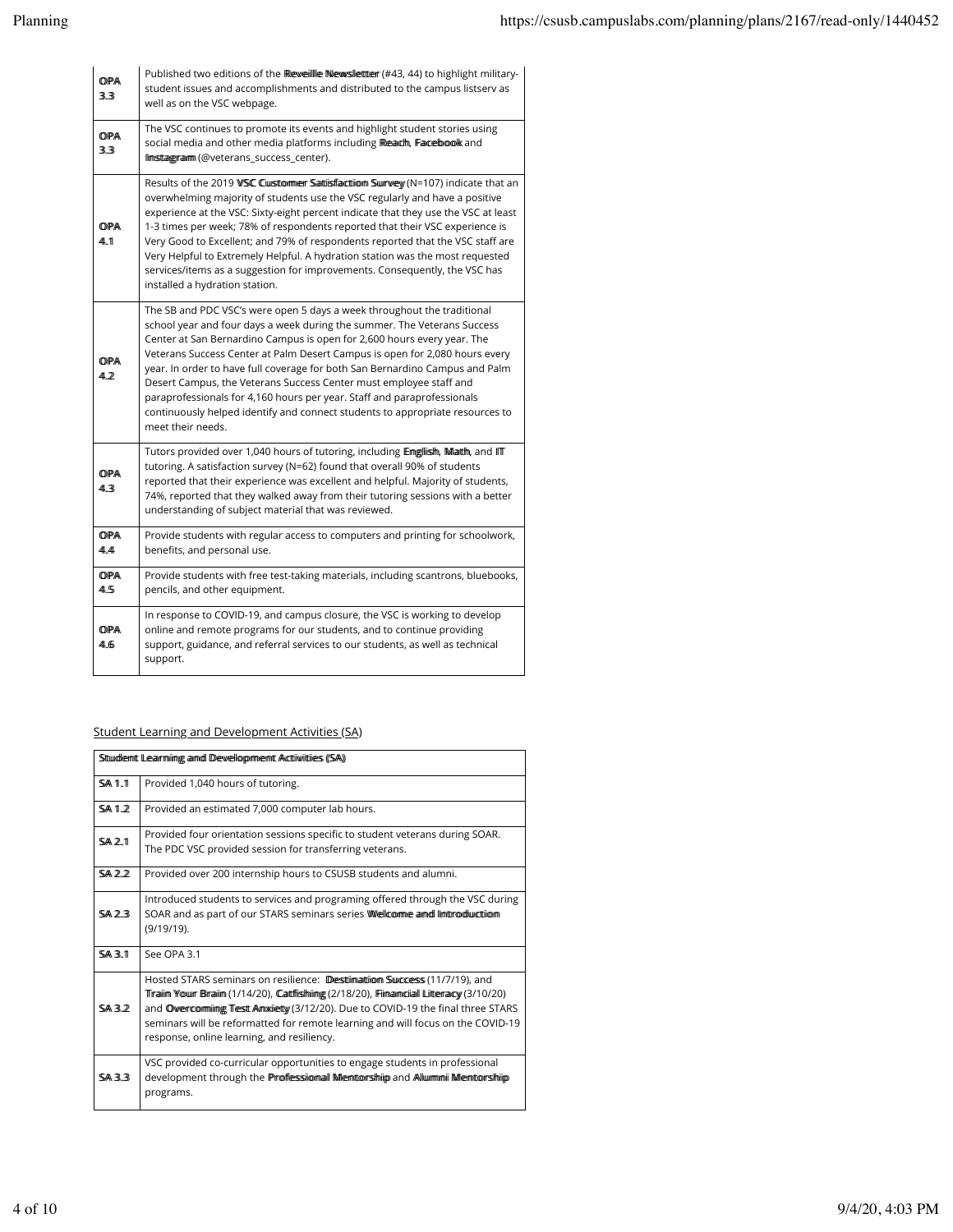| <b>SA34</b>  | The VSC hosted multiple programs that celebrate servicemembers and their<br>contributions. During Thanksgiving, the VSC hosted a lunch for 64 students,<br>faculty, staff and community members, and distributed 52 The antisonium grades<br>Basketts to those in need. Millitary Appreciation Night was hosted in<br>collaboration with Athletics on 1/25/2020, with over 1,000 community members<br>in attendance. Guuellagguuettza (10/15/19) and Bollanck Hilistrony Milomith (2/27/20) the<br>VSC recognized the military/veteran contributions to Latin America and African<br>American history, and included a month-long Instagram story on the<br>intersectionality of the US Armed Forces and Civil Rights during the month of<br>February. |
|--------------|-------------------------------------------------------------------------------------------------------------------------------------------------------------------------------------------------------------------------------------------------------------------------------------------------------------------------------------------------------------------------------------------------------------------------------------------------------------------------------------------------------------------------------------------------------------------------------------------------------------------------------------------------------------------------------------------------------------------------------------------------------|
| <b>SA4.1</b> | By meeting with the SCO, and other military-dedicated staff, students have been<br>provided with tools to succeed in collegge, in carreger searching, and in filmannicial<br>security.                                                                                                                                                                                                                                                                                                                                                                                                                                                                                                                                                                |
| SA42         | By participating in the STARS seminars or the WBV group, students have been<br>provided with opportunities to builled skills necessary to express themselves<br>creattiwelly and asserttiwelly.                                                                                                                                                                                                                                                                                                                                                                                                                                                                                                                                                       |

## Prroggress Towwaardd Ouuttcommes//Cuummuullaattiivee Fiimdiinngss:::

| Operattional Measurements |                                                                                                                                                                                                                                                                                                                                                                                                                                                                                            |  |  |  |
|---------------------------|--------------------------------------------------------------------------------------------------------------------------------------------------------------------------------------------------------------------------------------------------------------------------------------------------------------------------------------------------------------------------------------------------------------------------------------------------------------------------------------------|--|--|--|
| 1.1.1                     | The VSC has recently updated its wwebsitte (csusb.edu/veterans) to improve the<br>presentation and flow of information available online.                                                                                                                                                                                                                                                                                                                                                   |  |  |  |
| 1.1.2                     | On 1/31/20, Congressman Mark Takano (CA-41) conducted a visit of the<br>Veterans Success Center. During the Hon. Takano's visit, the VSC hosted Dr.<br>Marshall Thomas (Director of Veteran and Military Affairs CSUCO), Dr. Christina<br>Hassija (CSUSB Psychology), Mr. Andreas Kossak (Written By Veterans), and<br>students, faculty and staff to discuss new legislation affecting campus<br>veteran/military student policies. Students participated in open Q&A with Mr.<br>Takano. |  |  |  |
| 1.1.3                     | The SCO hosted four Ediuncation Bemeffitts Workshops for faculty and staff in<br>order to inform these student-serving professionals on the types of education<br>benefits offered by the DoD and VA and how enrollment in these benefits can<br>affect options for student enrollment, schedule adjustments, time to degree<br>completion, and financial aid. Workshop was offered through the Staff<br>Development Center.                                                               |  |  |  |
| 1.1.4                     | As of 4/15/2020, the VSC has had 6,828 visitors to both the SBC and PDC<br>centers. Due to the COVID-19 response, visits to the center have ceased,<br>however the VSC continues to host an ongoing Zoom session to provide a<br>virtual "front office" for students to ask questions and ask for guidance and<br>resources.                                                                                                                                                               |  |  |  |
| 1.1.5                     | The VSC continued to work with its ttwo adivisory boards: A stuident adivisory<br>board (lead by the SVO) and a wetter ams adwisory board (lead by faculty) to<br>review services, research, and provide a voice for both students and faculty on<br>the operations of the VSC.                                                                                                                                                                                                            |  |  |  |
| 1.2.1                     | 11 (100%) paraprofessionals completed the Coyote GROWS survey which<br>highlights skills learned at work that can be transferred to the classroom, vice-<br>versa, and lists learning goals for the year.                                                                                                                                                                                                                                                                                  |  |  |  |
| 1.2.2                     | Paraprofessional have been trained during two semi-annual stafff retreats that<br>cover communication, etiquette, customer service, resources, advocacy services<br>and cultural awareness.                                                                                                                                                                                                                                                                                                |  |  |  |
| 1.2.3                     | All staff and paraprofessionals have undergone training on Education Benefitts,<br>and responding to Actts off Wiollemce, and Tittle IX training.                                                                                                                                                                                                                                                                                                                                          |  |  |  |
| 1.3                       | The VSC has continued it Professional Mentorship program for veteran<br>students, which pairs them with a career professional.                                                                                                                                                                                                                                                                                                                                                             |  |  |  |
| 1.4                       | A bi-weekly Military Veterans Screenwriters Course was held from September<br>2019 to March 2020, with 15 recorded participants over the course of 8<br>lectures. Two outstanding lectures will be hosted online.                                                                                                                                                                                                                                                                          |  |  |  |
| 2.1                       | The VSC continues to grow its visibility in the veteran-serving community<br>through professional collaboration with our community and IHL peers.<br>Highlights from 19-20 year include attendance/participation at Miillittary NASPA<br>(Seattle), CSW Wetteraims Afffaiirs Summimit (Long Beach), Stuidemt Wetteraims of<br>Armerrica (Los Angeles).                                                                                                                                     |  |  |  |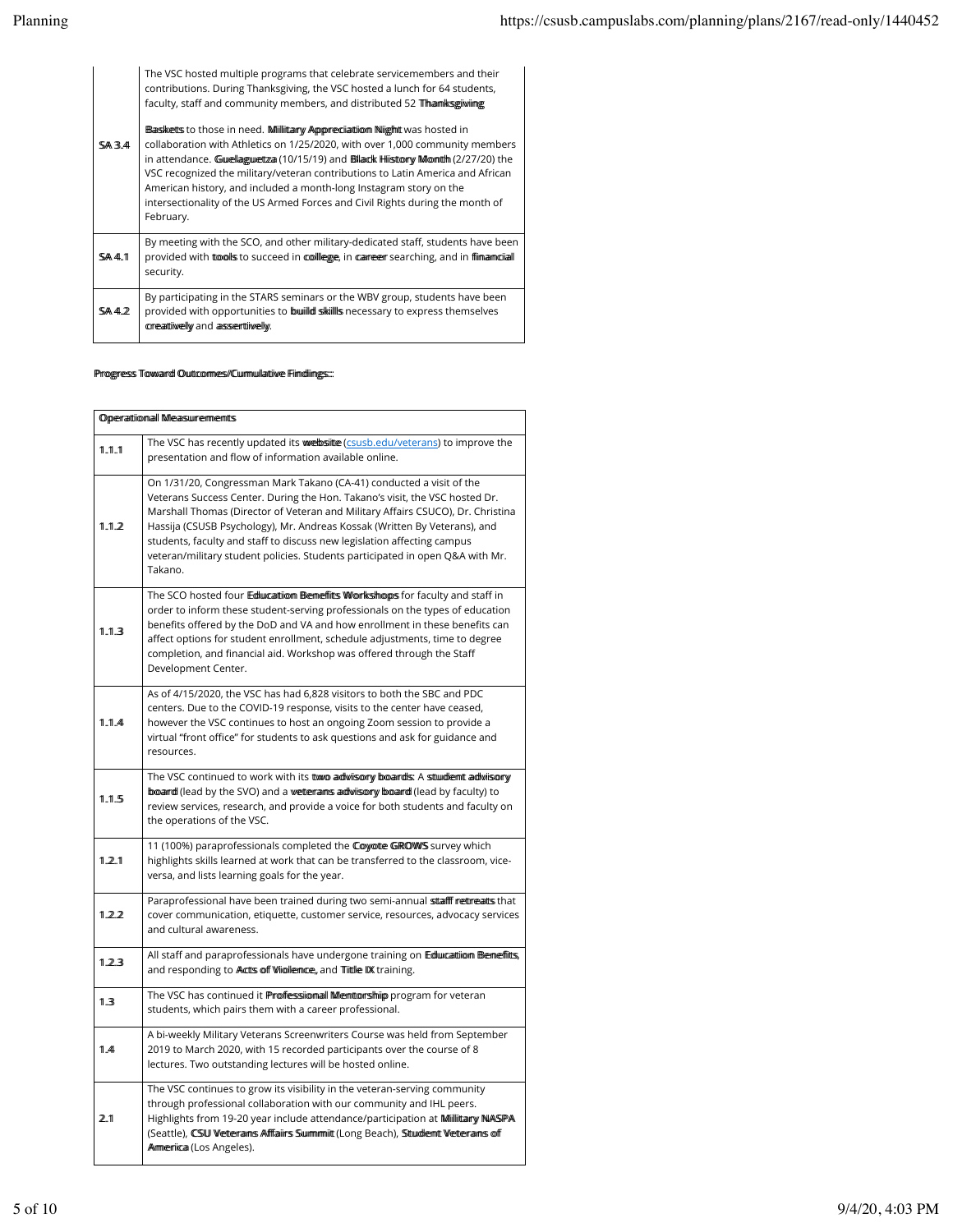| 22    | The VSC continues campaigns addressing the metrical needs: Filmannicial<br>Litteracy, Career Readlimess, and Career Mentorship. As part of the DSA<br>Strategic Plan, and GI 2025, advising students of the time to degree completion<br>as well as maximizing benefits to avoid debt is part of the campaign to improve<br>retention and graduation rates; and building NACE core competencies is part of<br>the campaign to improve post-graduation career placement. The VSC is offering<br>career mentorship through American Corporate Partners, a non-profit that<br>connects veterans with a career mentor. The VSC is ensuring that students are<br>aware of costs of school, debt, and financial wellbeing. To this end, the VSC has<br>partnered with WAREP, a community group of Realtors, Brokers, and Lenders<br>who are dedicated to building financial literacy and homeownership in the<br>veteran community. To date, 14 students, faculty and staff have completed the<br>homebuying workshop and have earned certificates of completion that qualify<br>them for down payment assistance programs.<br>Using a grant from Wells Fargo, and a portion of a grant from AlaskaUSA Credit<br>Union, the VSC funded a 4-part workshop and an all-day workshop on<br>homeownership, and paid for a financial literacy tutor. |
|-------|------------------------------------------------------------------------------------------------------------------------------------------------------------------------------------------------------------------------------------------------------------------------------------------------------------------------------------------------------------------------------------------------------------------------------------------------------------------------------------------------------------------------------------------------------------------------------------------------------------------------------------------------------------------------------------------------------------------------------------------------------------------------------------------------------------------------------------------------------------------------------------------------------------------------------------------------------------------------------------------------------------------------------------------------------------------------------------------------------------------------------------------------------------------------------------------------------------------------------------------------------------------------------------------------------------------------------------------|
| 2.2.1 | Partnered with several campus an off campus departments for advising, career<br>and educational campaigns including VA Loma Linda for VA workstudy<br>placement, Beaumont Veterans Town Hall, First Year Experience SOAR and<br>Transfer Orientation, One-Stop Coyote Advising, the Student Affairs Roadshows,<br>Student Affairs Guelaguetza Celebration, Student Affairs Black History Month<br>Celebration, Q2S Workshops, Coyote GROWS program, and the annual Inland<br>Empire NAMI Walk.                                                                                                                                                                                                                                                                                                                                                                                                                                                                                                                                                                                                                                                                                                                                                                                                                                           |
| 3.1.1 | The VSC sponsored nine campus-wide events that highlighted military<br>traditions attended by 1,967 individuals.                                                                                                                                                                                                                                                                                                                                                                                                                                                                                                                                                                                                                                                                                                                                                                                                                                                                                                                                                                                                                                                                                                                                                                                                                         |
| 3.1.2 | The VSC sponsored community engagement opportunities on 9-11 Day of<br>Service and the annual Inland Empire NAMI Walk.                                                                                                                                                                                                                                                                                                                                                                                                                                                                                                                                                                                                                                                                                                                                                                                                                                                                                                                                                                                                                                                                                                                                                                                                                   |
| 3.2   | The VSC has facilitated several workshops for students to build NACE core<br>competencies, and to develop team-building skills and critical-thinking-skills.                                                                                                                                                                                                                                                                                                                                                                                                                                                                                                                                                                                                                                                                                                                                                                                                                                                                                                                                                                                                                                                                                                                                                                             |
| 44.1  | Seven veterans were placed in VA work study with the VA Loma Linda, in<br>various administrative, health care, and support roles that will utilize the skills<br>learned in the classroom while being provided OJT and real world experience.                                                                                                                                                                                                                                                                                                                                                                                                                                                                                                                                                                                                                                                                                                                                                                                                                                                                                                                                                                                                                                                                                            |
| 4.2   | School Certifying Official role has greatly increased the foot traffic to the VSC<br>and reduced the need to refer many students to other offices.                                                                                                                                                                                                                                                                                                                                                                                                                                                                                                                                                                                                                                                                                                                                                                                                                                                                                                                                                                                                                                                                                                                                                                                       |
| 4.3   | As the mission of the Screenwriting Course, and the ongoing Veterans Writers<br>Group, the VSC has provided opportunities for students to work creatively using<br>writing and journal entry, which assist students with redirecting thoughts and<br>creativity towards self-expression and project completion.                                                                                                                                                                                                                                                                                                                                                                                                                                                                                                                                                                                                                                                                                                                                                                                                                                                                                                                                                                                                                          |

Student Learning and Development Measurements

| Stundlemt Learmiimg and Devellopmemt<br><b>Measurements</b> |                                                                                                                                                                                                                                                                                                                                                                                                                                                                                                                                      | 1.1.3           | Provided 1,040 hours of peer<br>tutoring.                                                                                                                                                                                       |
|-------------------------------------------------------------|--------------------------------------------------------------------------------------------------------------------------------------------------------------------------------------------------------------------------------------------------------------------------------------------------------------------------------------------------------------------------------------------------------------------------------------------------------------------------------------------------------------------------------------|-----------------|---------------------------------------------------------------------------------------------------------------------------------------------------------------------------------------------------------------------------------|
|                                                             | An audit of Tutoring Satisfactory<br>Surveys revealed that 1,040 hours<br>of tutoring were provided. 62<br>students completed tutoring<br>session evaluations. 74% of post-<br>satisfaction survey respondents<br>reported a better understanding of<br>their coursework<br>During the 2018-2019 Academic<br>Year, of the 13,812 visits received,<br>45% (6,254) of visits were primarily<br>for the use of computer labs and<br>printing services. Access to<br>computer/printing is still the most<br>utilized service at the VSC. | 1.1.4.<br>1.2.1 | A review of computer data<br>revealed the VSC provided 7,000<br>computer lab hours.                                                                                                                                             |
| 11 11 11                                                    |                                                                                                                                                                                                                                                                                                                                                                                                                                                                                                                                      | 1.1.5.<br>122   | The annual Customer Satisfaction<br>Survey will be administered<br>Spring Quarter 2019. Last year's<br>survey revealed that 91% of<br>respondents reported a positive<br>experience receiving assistance<br>through the center. |
| 2.1                                                         | The VSC provided nine sessions<br>specific to student veterans and<br>military-affiliated students during<br>SOAR 119 new student veterans<br>and military-affiliated students                                                                                                                                                                                                                                                                                                                                                       | 2.1             | All 119 participates completed<br>Kahoot quizzes, which revealed<br>that students averaged scored of<br>89% on VSC programs and<br>services.                                                                                    |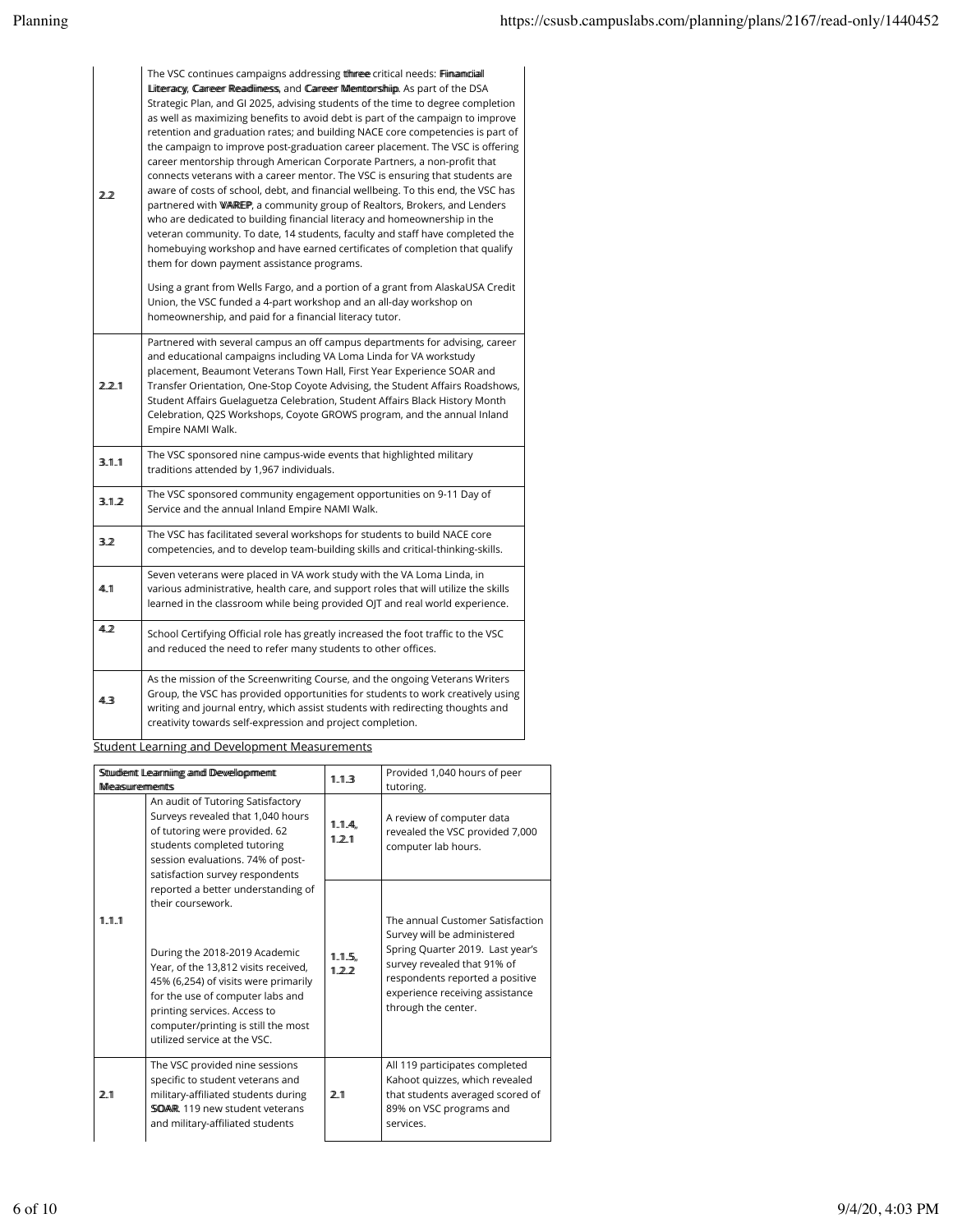|       | attended the sessions.                                                                                                                                                                                                                                                                                                                                        | 22    | Collaborated twice with UGS to<br>co-sponsor Coyote One Stop<br>Advising.                                                                                                                                                                                                                                    |
|-------|---------------------------------------------------------------------------------------------------------------------------------------------------------------------------------------------------------------------------------------------------------------------------------------------------------------------------------------------------------------|-------|--------------------------------------------------------------------------------------------------------------------------------------------------------------------------------------------------------------------------------------------------------------------------------------------------------------|
|       |                                                                                                                                                                                                                                                                                                                                                               | 2.3.1 | 132 students attended the two<br>Academic Fairs combined.                                                                                                                                                                                                                                                    |
| 3.1   | Sponsored nine campus-wide<br>events that highlighted the VSC and<br>military, with 1,967 attendees.                                                                                                                                                                                                                                                          | 3.1   | As measured through compiled<br>data from sign-in sheets and<br>Qualtrics, this represents an 18%<br>decrease in participation over the<br>prior year. This is due in part to<br>two campus closures that<br>impacted our US Navy and USMC<br>birthday celebrations, and to the<br>campus COVID-19 response. |
|       | Hosted STARS seminars on<br>resilience: Destiimatiiom Success<br>(11/7/19), and Tiraiim Your Braiim<br>(1/14/20), Cattflishiimg (2/18/20),                                                                                                                                                                                                                    | 3.2.1 | The sign-in sheets revealed that<br>there were 116attendees at these<br>skill building seminars.                                                                                                                                                                                                             |
| 3.2   | Filmamciall Litteracy (3/10/20) and<br><b>Overcormiing Test Anxiety</b><br>(3/12/20). Due to COVID-19 the final<br>three STARS seminars will be<br>reformatted for remote learning<br>and will focus on the COVID-19<br>response, online learning, and<br>resiliency.                                                                                         |       | The sign-in sheets revealed that<br>there were 19attendees at the US<br>Army training seminar.                                                                                                                                                                                                               |
|       |                                                                                                                                                                                                                                                                                                                                                               | 3.2.2 | Sttop the Bleed training seminar<br>targeted specific majors such as<br>health care, kinesiology, nursing,<br>social work, and criminal justice,<br>but was open to all students,                                                                                                                            |
|       | Hosted Sttop the Bleed, a US Army<br>training on trauma-bleeding<br>response for emergency response<br>team members (11/13/19).                                                                                                                                                                                                                               |       | faculty and staff who would<br>benefit from emergency response<br>training.                                                                                                                                                                                                                                  |
|       | Produced and distributed two<br>Reweille newsletters with 9 articles<br>about campus events, services and<br>student stories, and 5 student,                                                                                                                                                                                                                  |       | Reveille sent out to campus list<br>serve with over 2000 recipients.                                                                                                                                                                                                                                         |
| 3.3   | faculty and staff profiles.<br>Began to use social media<br>campaigns to feature services,<br>student stories and events.                                                                                                                                                                                                                                     | 3.3   | Established a large Instagram<br>(@veterans_success_center)<br>footprint over the past year with<br>352 followers, an increase of 137<br>followers.                                                                                                                                                          |
|       | The VSC has hosted four Zoom<br>workshops to connect students to a<br>professional mentor using the ACP<br>Memtorship Service.                                                                                                                                                                                                                                |       | Out of 13 participants, 5<br>completed an application to ACP,<br>while reporting that program<br>content is relevant and important.                                                                                                                                                                          |
|       | The VSC has promoted the Alumni<br>Mentor Program at CSUSB to many<br>undergraduates, and an outreach<br>coordinator has encouraged<br>students to enroll.<br>The VSC has referred 15 students to<br>interview with the WA Lomma Limdia<br>for VA work study positions within<br>various administrative, health care,<br>and support roles. The students will |       | At least 40 first year students<br>enrolled in COMM 120 have<br>agreed to explore and enroll in<br>the Alumni Mentor program<br>thanks to the VSC outreach<br>coordinator.                                                                                                                                   |
| 44.11 |                                                                                                                                                                                                                                                                                                                                                               | 44.11 | Mentorship programs focused on<br>NACE core competencies such as<br>career- pathways,<br>professionalism, and leadership.                                                                                                                                                                                    |
|       | utilize the skills learned in the<br>classroom while being provided OJT<br>and real world experience.                                                                                                                                                                                                                                                         |       | As of 4/10/2019, at least seven of<br>the fifteen veterans have received<br>placement at the VA.                                                                                                                                                                                                             |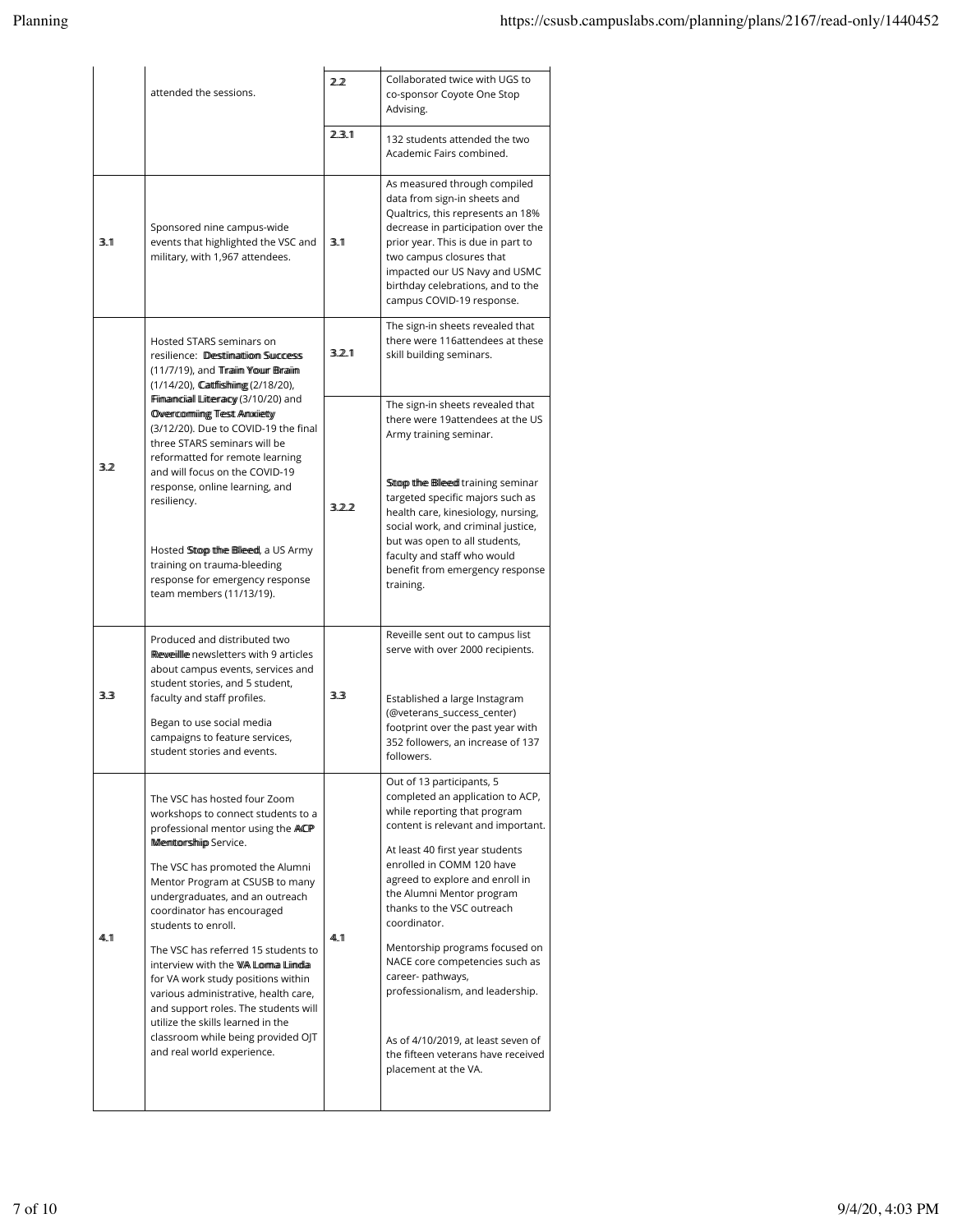| The VSC and Andreas Kossak,<br>Adjunct Professor Communication<br>Studies Department, provided a<br>Military Veterans Screenwriters<br>41.2<br>Course. Six additional volumes will<br>be added to the Wirittern By<br>Wetterraims label, totaling 39 books<br>published since 2015. | 4.2 | As of 4/10/20, thirty-nine books<br>are published under Written By<br>Veterans logo. All published<br>authors are members of the<br>Veterans Writers Group. The<br>group has showcased at the High<br>Desert Book Festival (10/12/19)<br>and will showcase their books at<br>the LA Times Festival of Books in<br>October 2020. |
|-------------------------------------------------------------------------------------------------------------------------------------------------------------------------------------------------------------------------------------------------------------------------------------|-----|---------------------------------------------------------------------------------------------------------------------------------------------------------------------------------------------------------------------------------------------------------------------------------------------------------------------------------|
|-------------------------------------------------------------------------------------------------------------------------------------------------------------------------------------------------------------------------------------------------------------------------------------|-----|---------------------------------------------------------------------------------------------------------------------------------------------------------------------------------------------------------------------------------------------------------------------------------------------------------------------------------|

Linked Documents

There are no attachments.

Attached Files There are no attachments.

### Reccommimeendlattionns ffor Connttiinuuouus IImmprrowermeennt Effforts:: ::

Evalluuattioom dlatta ffoor tthee peerriood sthoows tthee follloowiing arreass ffoor iimmprroovermeent.

#### STARS SEMINARS

Pogram content relevant to their interests Audience participation

Evaluation forms indicated that topics presented were relevant to the interests of the participants. The evaluation forms include a question "What topics would you like in the future?" The evaluation forms have been analyzed and the most popular topics have been identified, which include more topics about relationships and interpersonal communication, and professional development. During the summer, subject matter experts will be identified for the 2020-2021 academic year.

With more focus on topics that are of interest to our students, we anticipate an increase in student participation.

#### OUTREACH AND PARTICIPATION

Increase social media

The VSC has already worked on improving our social media campaigns, especially on IG. The VSC is committed to better marketing strategies including distribution of information, social media, and promotional materials. Specifically, social media strategies are being developed during the COVID-19 closure to increase participation in programming.

#### SPACE

Maximize space Reassess floorplans

The acquisition of floor space has challenged the VSC to revisit floorplans to maximize the usage of space.

#### Ressouurces ffor Comtiimuuouus IImmprovvermeent Effforts:

The VSC may need to request additional one-time funding for key renovations, and infrastructure updates. The technological demand at the VSC is critical, and data and electricity are not placed uniformly throughout the center. Nor are all the data outlets reliable. Please see Challlenges bellow for a partiiall uupdatte.

## Challlempes:

COVID-19 Response:

- Suspension of all in-person services, and the move to remote services
- Suspension of non-critical equipment and supplies purchases
- Development/Improvement of remote services
- Student engagement during remote learning

Although the VSC has made some significant progress in establishing remote services during COVID-19, there is no doubt that engagement has decreased significantly. Based on daily tracking from our Zoom sessions and tutoring sessions, preliminary data suggests only a dozen students are engaged with the VSC during the week. It is more difficult now more than ever to reach out to our students and to encourage engagement as messages from campus are competing.

Furthermore, the suspension of in-person services impacts the VSC financially.

As part of an end-of-the-year proposal, the VSC had asked for and was awarded \$45,000 in supplemental one-time SSI funds to purchase new furniture for our student group room, to renovate the front office space, to supplement our student employment fund, and to assist with the cost of paper and printing materials. As a result of COVID-19, we have yet to move forward on many of these initiatives, and have not utilized these one-time funds. We were notified that due to the campus closure, these funds will roll over and we will receive an extended deadline to utilize the funds to complete these projects next year.

The VSC is postponing the Veterans Graduation Celebration which was to be held on June 4, 2020. A temporary online celebration will be explored, but the hope is to host the celebration in-person once we reopen. The \$6,000 earmarked for this event will be used to celebrate at a later date.

The VSC was in the process of purchasing professional polo shirts for our staff, VSC logo items, and swag for our events and orientation, just as the COVID-19 response was rolled out. We have halted these purchases until we are able to return to campus. These purchases, totaling \$10,000, will be earmarked to roll over to next fiscal year.

Additionally, the VSC is exploring a tutoring software program called WCONLINE, utilized by the Writing Center, to coordinate appointments and online tutoring. IT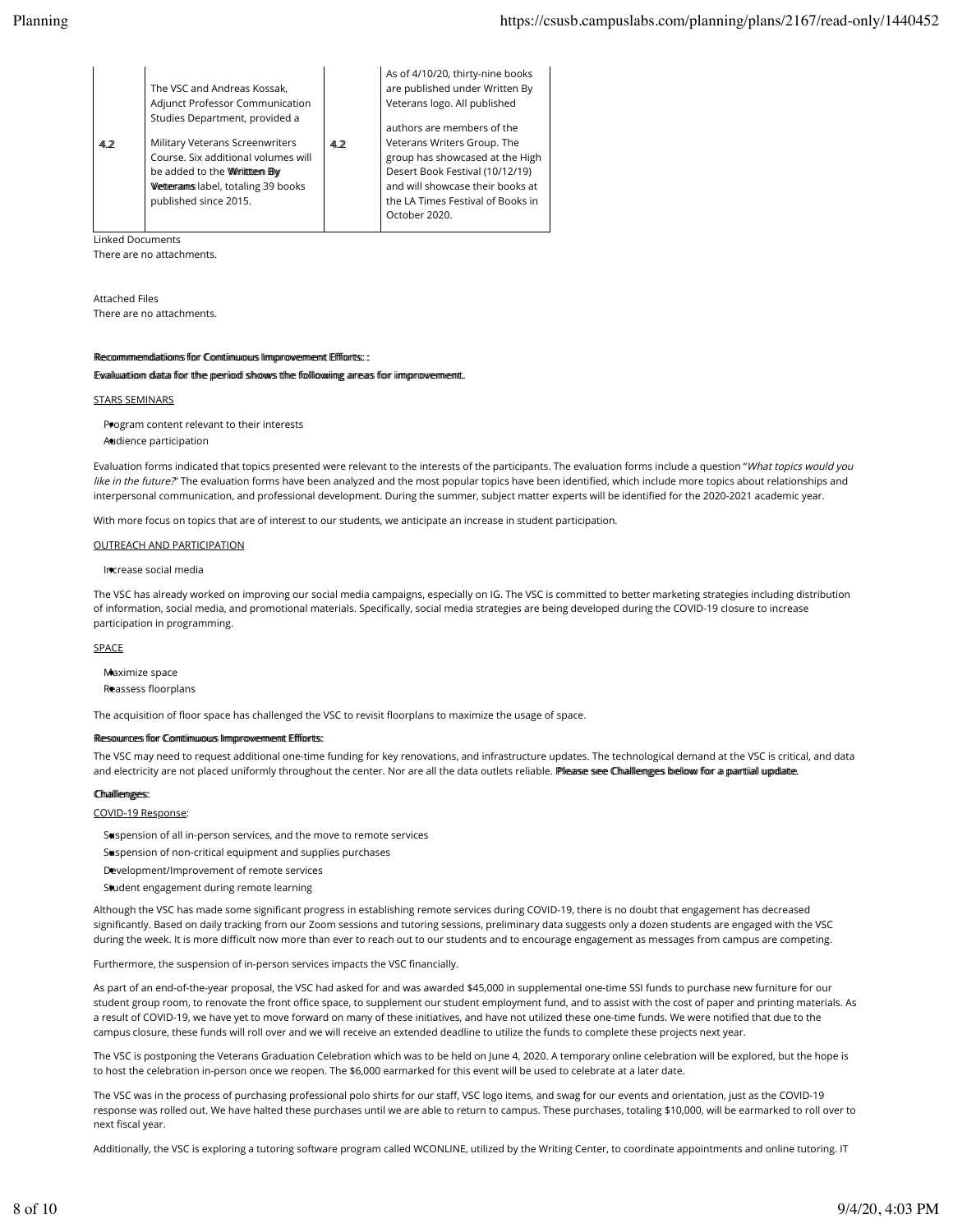reports that an annual license is \$1,000.

Once we return to campus, the VSC will need to work diligently to maintain those initiatives which were in progress and ensure that we meet the projects by the requisite deadlines.

## The VSC has faced several challenges in the 2019-2020 academic year:

The VSC is in dire need of a permanent budget solution to the perennial shortage in personnel benefits. Annually, the VSC has to request supplemental funds to cover the cost of benefits for staff, which would otherwise cut significantly into our operational budget.

The VSC continues to rely heavily on volunteer and student employment to power its operations and complete daily office management at both SBC and PDC. The VSC is hopeful that a staff member can be hired to oversee PDC operations, and that a staff member can be recruited to assist with SBC operations.

### **Buudigeett Suummmaary:**

Student Success Initiative Annual Report

Budget Summary with Alignment to Outcomes and Activities

Please save your completed summary using the following format: SSI\_Budget\_Year\_Unit/Dept Name. You will be asked to upload this completed form as part of the online submission process.

|                                | Project Name: Veterans Success Center    |                           |                          |                              | Year: 2019/20                                                                           |              |           |
|--------------------------------|------------------------------------------|---------------------------|--------------------------|------------------------------|-----------------------------------------------------------------------------------------|--------------|-----------|
| University<br>Division:        | <b>Student Affairs</b>                   |                           | "Other" Project<br>Name: |                              |                                                                                         |              |           |
| <b>SSI/VTI Project:</b>        | Name and Title of Person Responsible for | Agustin Ramirez, Director |                          |                              |                                                                                         |              |           |
| <b>Expenditure Description</b> |                                          | Outcome(s) Supported      |                          | Supported Activities         | EO 1060 Category (All VTI<br>projects should be coded Amount<br>Expanded Technologies.) |              |           |
| Salary & Benefits              |                                          |                           |                          |                              | Advising & Retention                                                                    | \$152,500.00 |           |
| <b>Student Employment</b>      |                                          |                           |                          | Tutoring & VSC Operations    |                                                                                         | \$ 35,000.00 |           |
| Ink / paper                    |                                          |                           |                          | <b>Student Success</b>       |                                                                                         | \$           | 11,000.00 |
| Events                         |                                          |                           |                          | Student engagement           |                                                                                         | \$           | 17,513.00 |
| <b>Utilities</b>               |                                          |                           |                          | Operation                    |                                                                                         | \$           | 3,960.00  |
| Custodial                      |                                          |                           |                          | Operation                    |                                                                                         | \$           | 2,100.00  |
| Tents                          |                                          |                           |                          | Student engagement           |                                                                                         | \$           | 8,465.00  |
| Maintenance                    |                                          |                           |                          | Operation                    |                                                                                         | \$           | 800.00    |
| Supplies & Services            |                                          |                           |                          | Student engagement           |                                                                                         | \$           | 12,384.00 |
| comm.                          | Other operating Travel, post,            |                           |                          | Prof. Develop and Operations |                                                                                         | \$           | 3,400.00  |
|                                |                                          |                           |                          |                              |                                                                                         |              |           |
|                                |                                          |                           |                          |                              |                                                                                         |              |           |

 $\text{GRAND}$  TOTAL  $\text{\$}$  247,122.00

Linked Documents There are no attachments.

## Attached Files

**PSSI\_Budget\_2019-2020\_Veterans\_Success\_Center.xlsx** 

### Chheck-iin//Uttiiliizattiiom Datta:

Linked Documents There are no attachments.

Attached Files There are no attachments.

### Feedlback om Reporttiing:

Sttartt: 7/1/2019